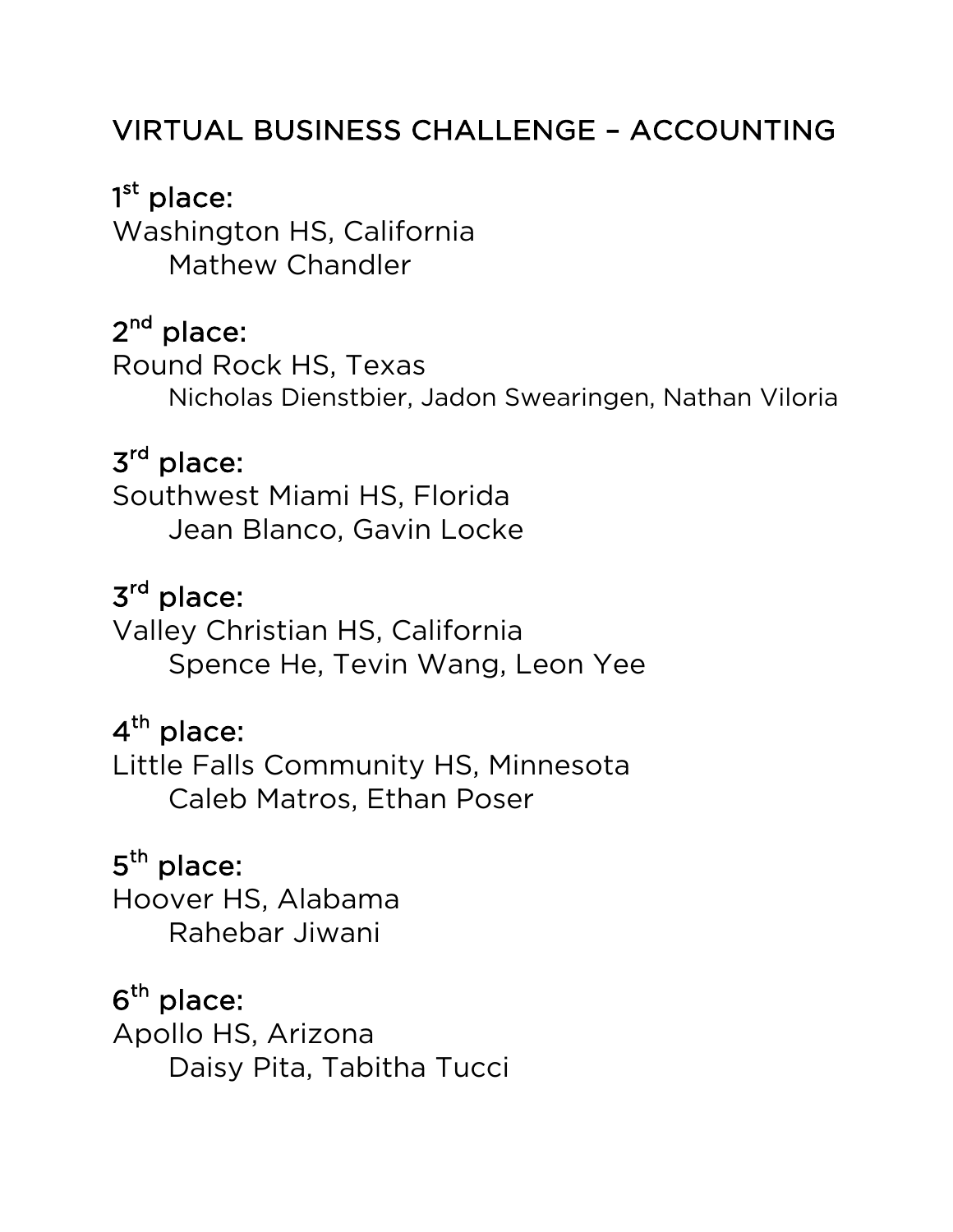### VIRTUAL BUSINESS CHALLENGE – ACCOUNTING

#### 7<sup>th</sup> place:

Herricks HS, New York Kriya Patel, Lauren Tran

### 8<sup>th</sup> place:

Naperville North HS, Illinois Shan Gupta

### 9th place:

Southwest Miami HS, Florida Nathan Jennings

### 10<sup>th</sup> place:

Irondequoit HS, New York Cayden Catalina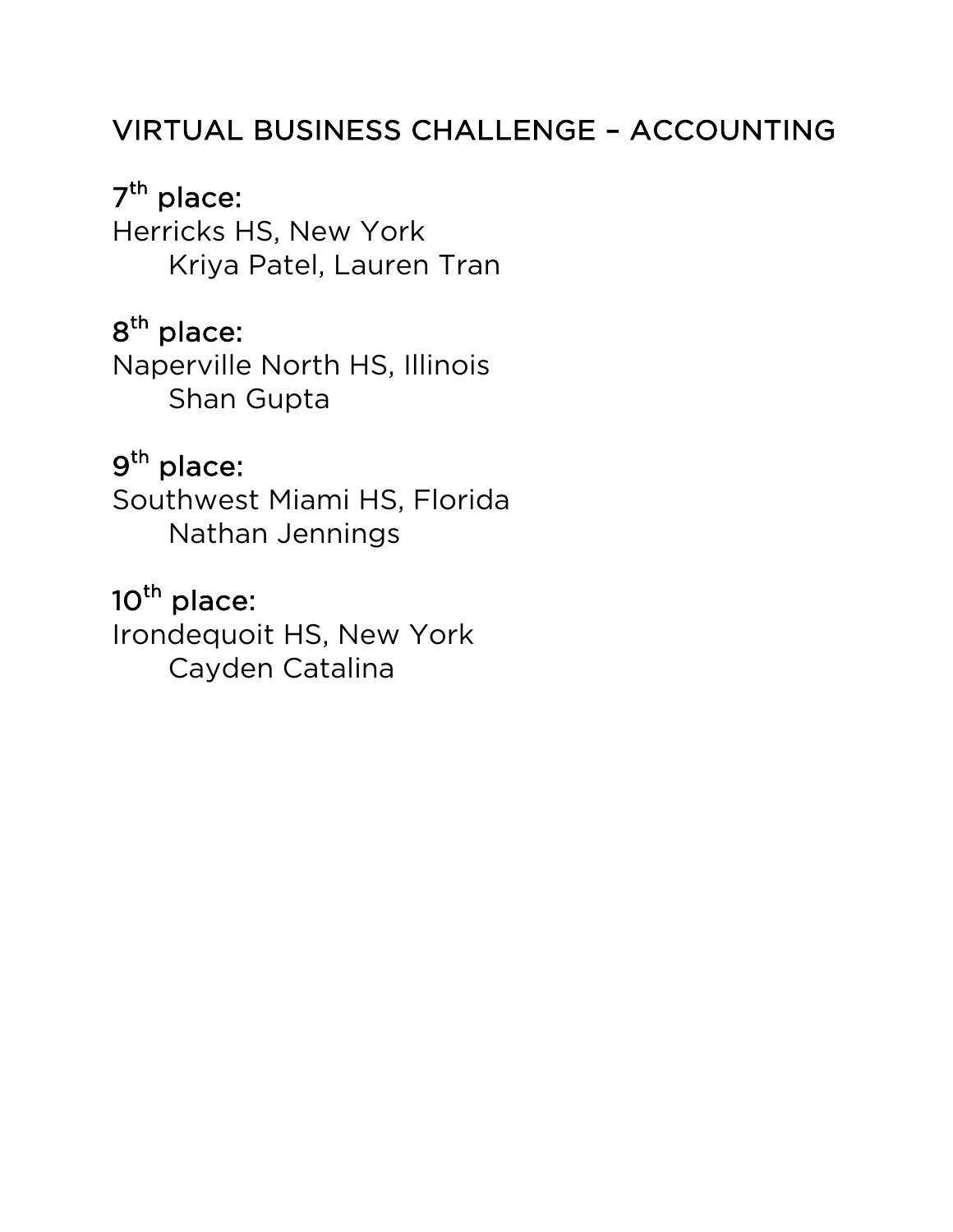#### VIRTUAL BUSINESS CHALLENGE – ENTREPRENEURSHIP

### 1<sup>st</sup> place:

Irvington HS, California Aashrith Bandaru, Sambhav Mehta, Aman Rampure

### 2<sup>nd</sup> place:

Round Rock HS, Texas Pranav Govin, Skanda Nagaraja, Arun Natarajan

### 3rd place:

Detroit Catholic Central HS, Michigan Jordan Diegel, Joseph Scarcella, Joe Sievert

### 4<sup>th</sup> place:

Forsyth Central HS, Georgia James Redd

### 5<sup>th</sup> place:

BASIS Independent Silicon Valley, California Elaine Liu, Kenneth Xu

### $6<sup>th</sup>$  place:

Tomah Senior HS, Wisconsin Landon Habeck, Matthew Hennessey, John Reiff

### $7<sup>th</sup>$  place:

BASIS Independent Silicon Valley, California Michelle Sun, Cindy Wang, Cynthia Zhi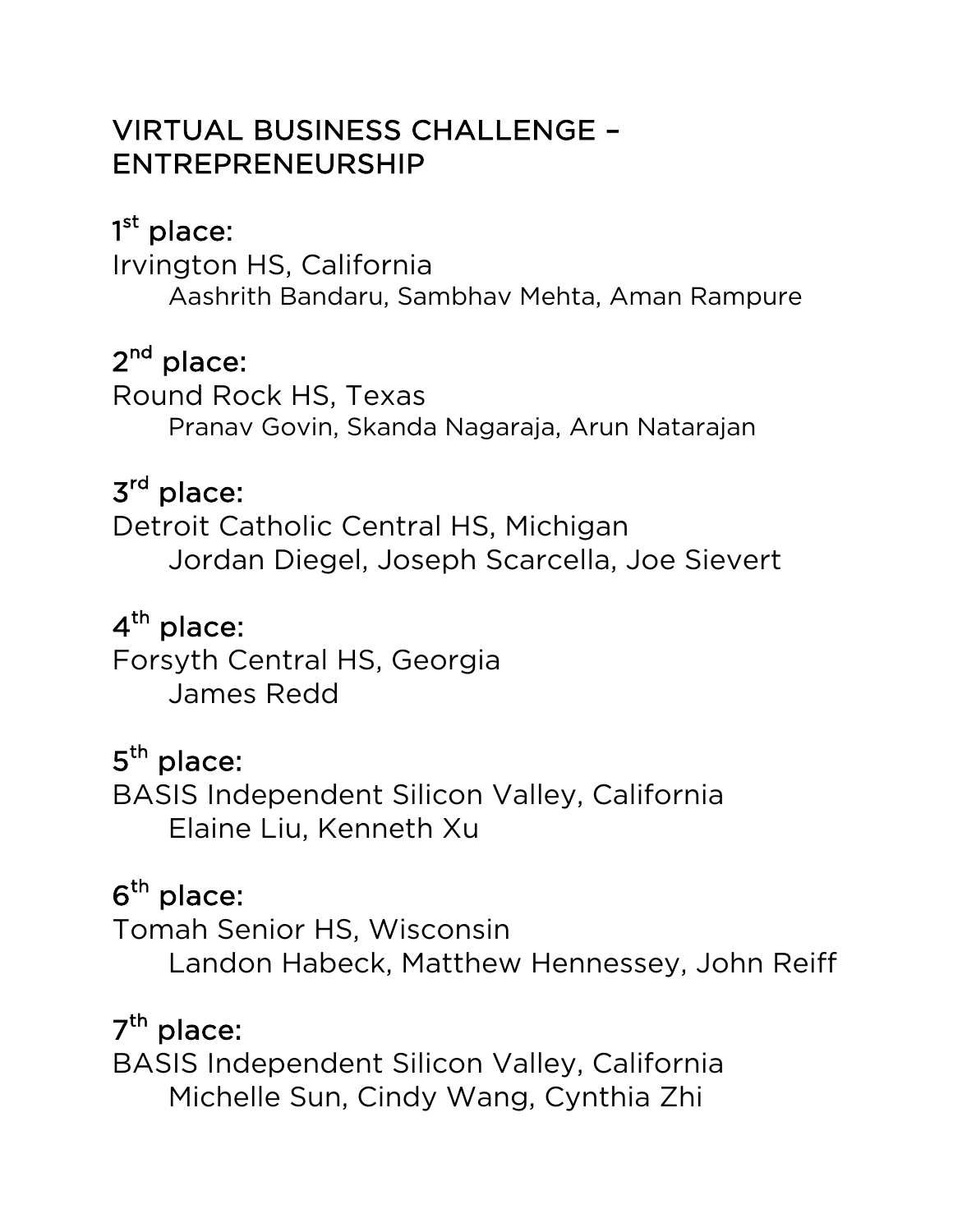#### VIRTUAL BUSINESS CHALLENGE – ENTREPRENEURSHIP

### 8<sup>th</sup> place:

Kettering Fairmont High II, Ohio Trevor Grogan

### 9th place:

Southwest Miami HS, Florida Daniel Heredia, Ernesto Rodriquez

# 10<sup>th</sup> place:

South Kitsap HS, Washington Anton Bloch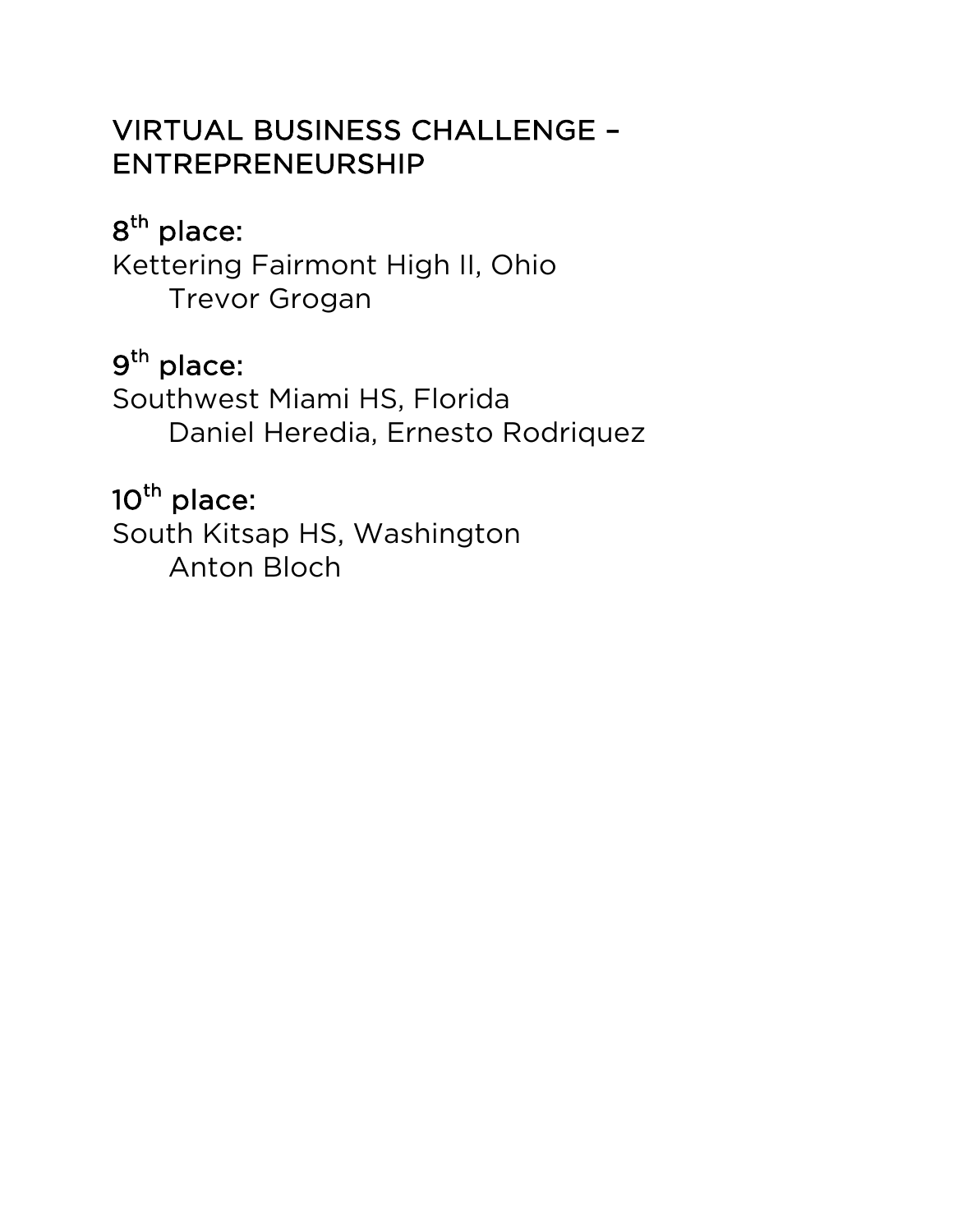#### VIRTUAL BUSINESS CHALLENGE – FASHION

### 1<sup>st</sup> place:

Round Rock HS, Texas Ashwin Accapadi, Athara Gujrathi, Austin John

### 2<sup>nd</sup> place:

Oakton HS, Virginia Ihan Do, Suhith Kanneganti, Bahadir Turhan

### 3rd place:

Highland Park HS, Illinois Charlie Goldman, Andrew Rolnick, Will Rubin

### 4<sup>th</sup> place:

Lake Travis HS, Texas Hanna Ngo, Hanny Ngo

### 5<sup>th</sup> place:

Greenway HS, Arizona Amir Aboutalib

### $6<sup>th</sup>$  place:

Herricks HS, New York Allison Chen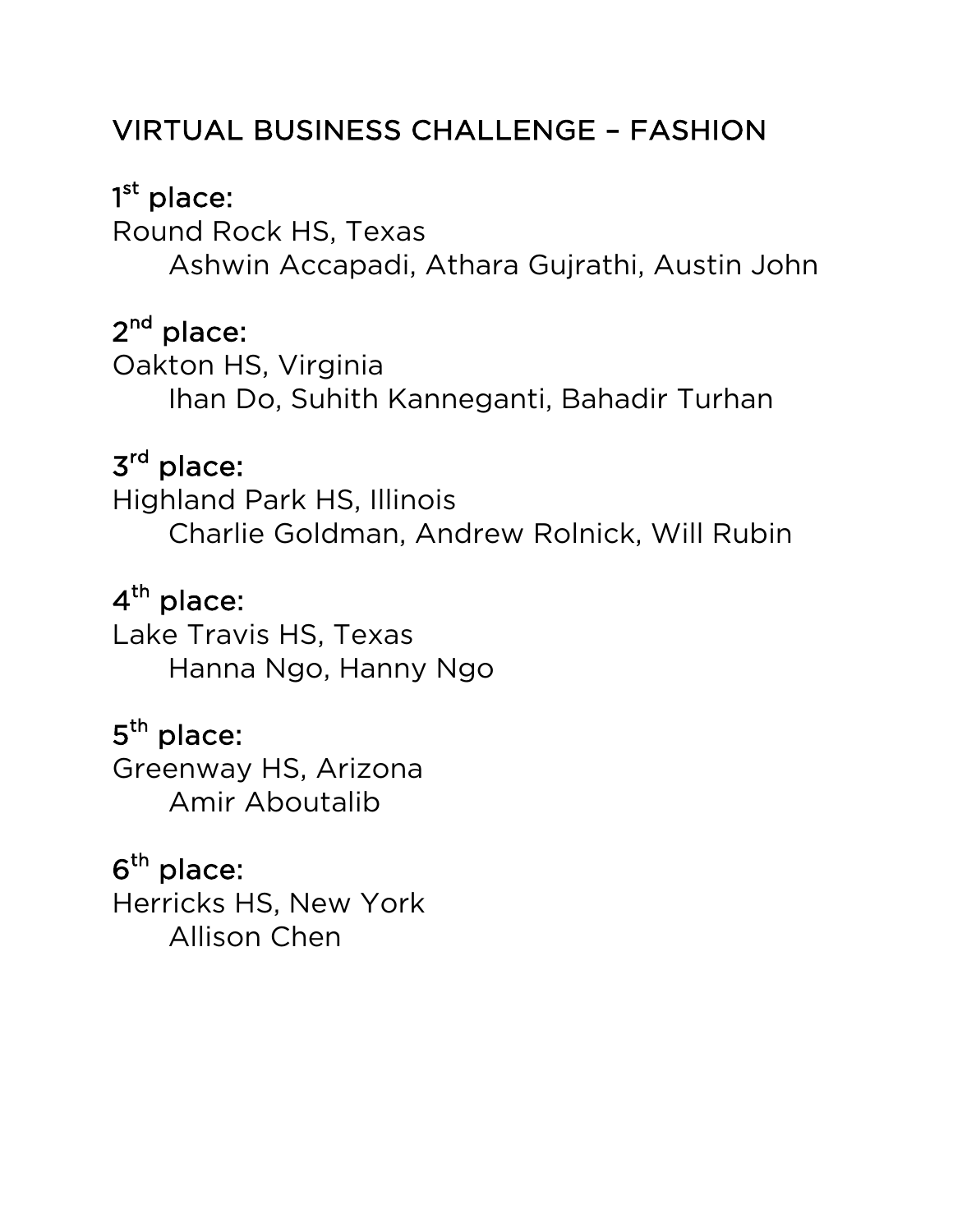### VIRTUAL BUSINESS CHALLENGE – FASHION

### 7<sup>th</sup> place:

Round Rock HS, Texas Laya John, Esha Nair, Sarayu Shashikiran

### 8<sup>th</sup> place:

Wayzata HS, Minnesota Elaine Cui, Aashni Deglurkar, Tarun Gorripati

### 9th place:

Academy of Holy Angles, New Jersey Jaclyn Larraz

### 10<sup>th</sup> place:

Lynbrook HS, California Omar Haq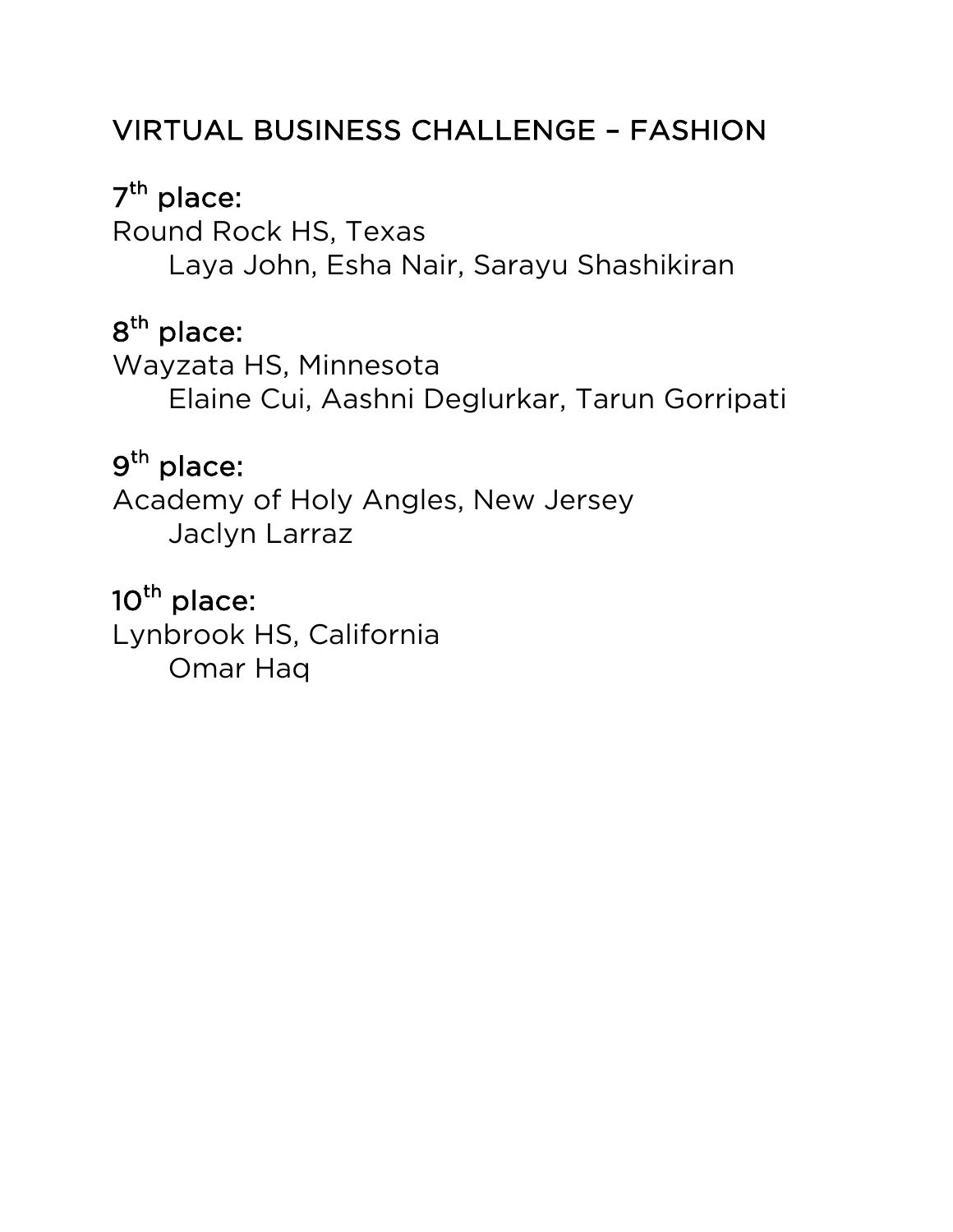### VIRTUAL BUSINESS CHALLENGE – HOTEL

1<sup>st</sup> place: Winston Churchill HS, Maryland Sayuri Modi, Maxwell Ye

#### 2nd place:

Lynbrook HS, California Esha Dasari, Jeffrey Su, Selena Yuan

### 3rd place:

Berkner HS, Texas Nathan Hoang, Michael May

### 4<sup>th</sup> place:

Oak Harbor HS, Washington Cooper Billiter, Kyle Hucko, David Lym

### 5<sup>th</sup> place:

Lynbrook HS, California Sanved Doshi

#### $6<sup>th</sup>$  place:

Faith Lutheran Middle & HS, Nevada Tyler Vander Veldt

#### $7<sup>th</sup>$  place:

Cuthbertson HS, North Carolina Sai Nelluri, Srujan Ponnapalli, Sanjana Ponnapalli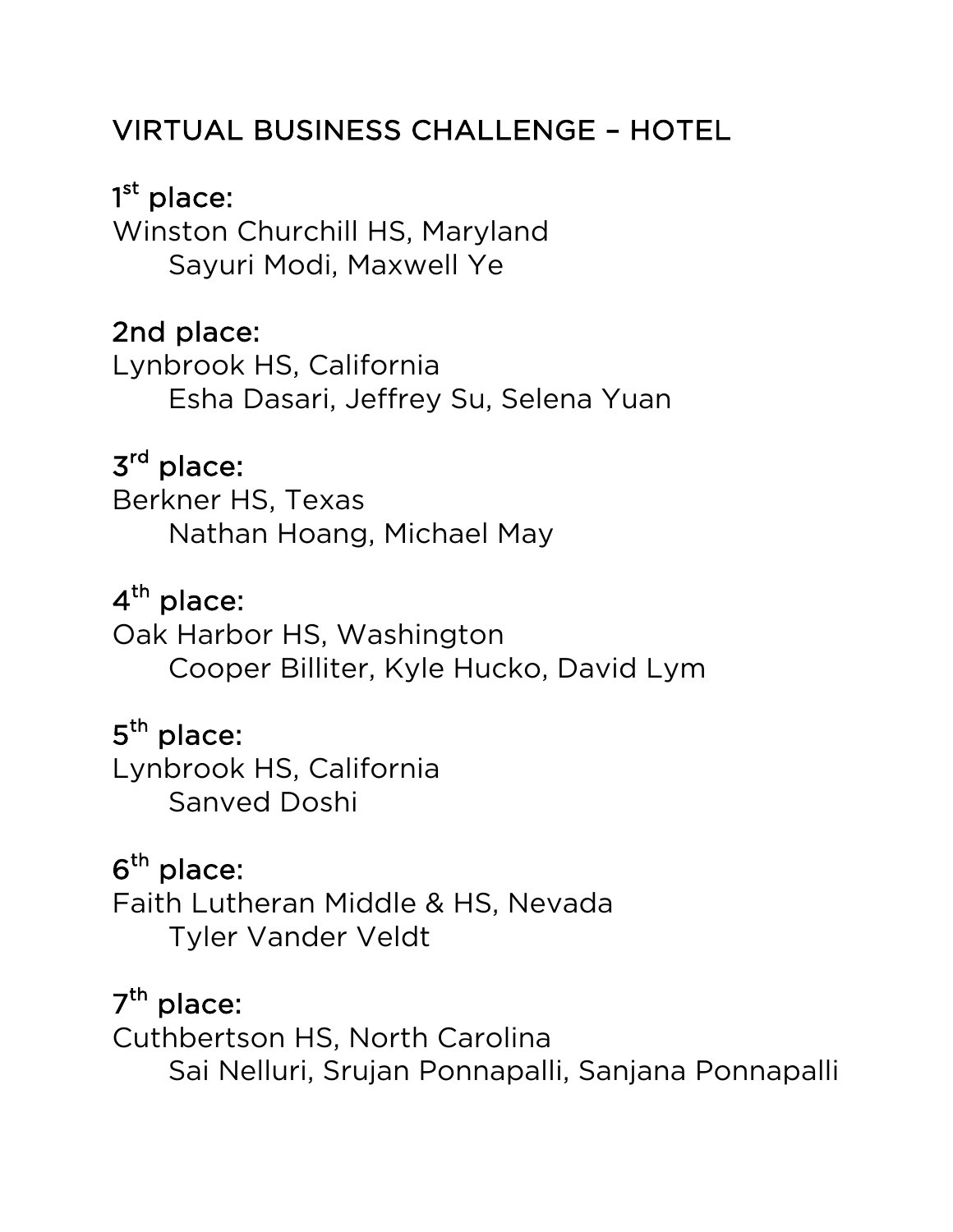#### VIRTUAL BUSINESS CHALLENGE – HOTEL

### 8<sup>th</sup> place:

Lake Travis HS, Texas Zaid Ahmed, Nausheen Hossain

#### 9th place:

Round Rock HS, Texas Andre Pham

### 10<sup>th</sup> place:

Fishers HS, Indiana Katie Bott, Allie Laverty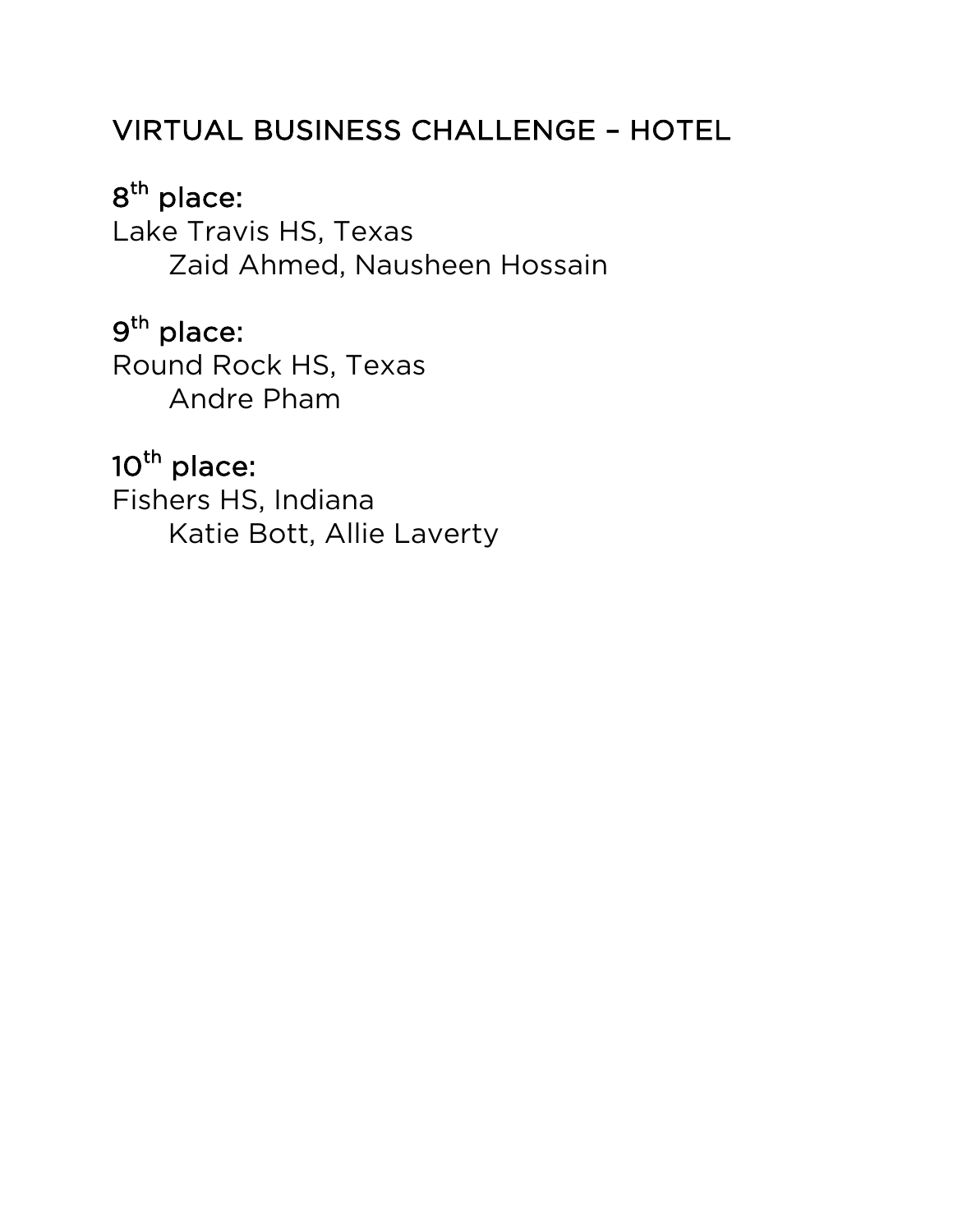#### VIRTUAL BUSINESS CHALLENGE – PERSONAL FINANCE

### $1^\mathsf{ST}$  place:

Roosevelt HS, Washington Devan Harrison, Sean Patrick Horan

### 2<sup>nd</sup> place:

Cedar Park HS, Texas Eshan Bharadwaj, Gautham Saravanan, Alex Thummalapalli

### 3rd place:

Mission San Jose HS, California Ashton Lee, Andrew Wang, Jason Zhang

### 4<sup>th</sup> place:

Round Rock HS, Texas Kathryn Lock, Emily Tando, Eesha Vykunta

### 5<sup>th</sup> place:

St. Ignatius College Prep, Illinois Gabe Garino, Philip Hannon

### $6<sup>th</sup>$  place:

Ocean Township HS, New Jersey Jordan Maze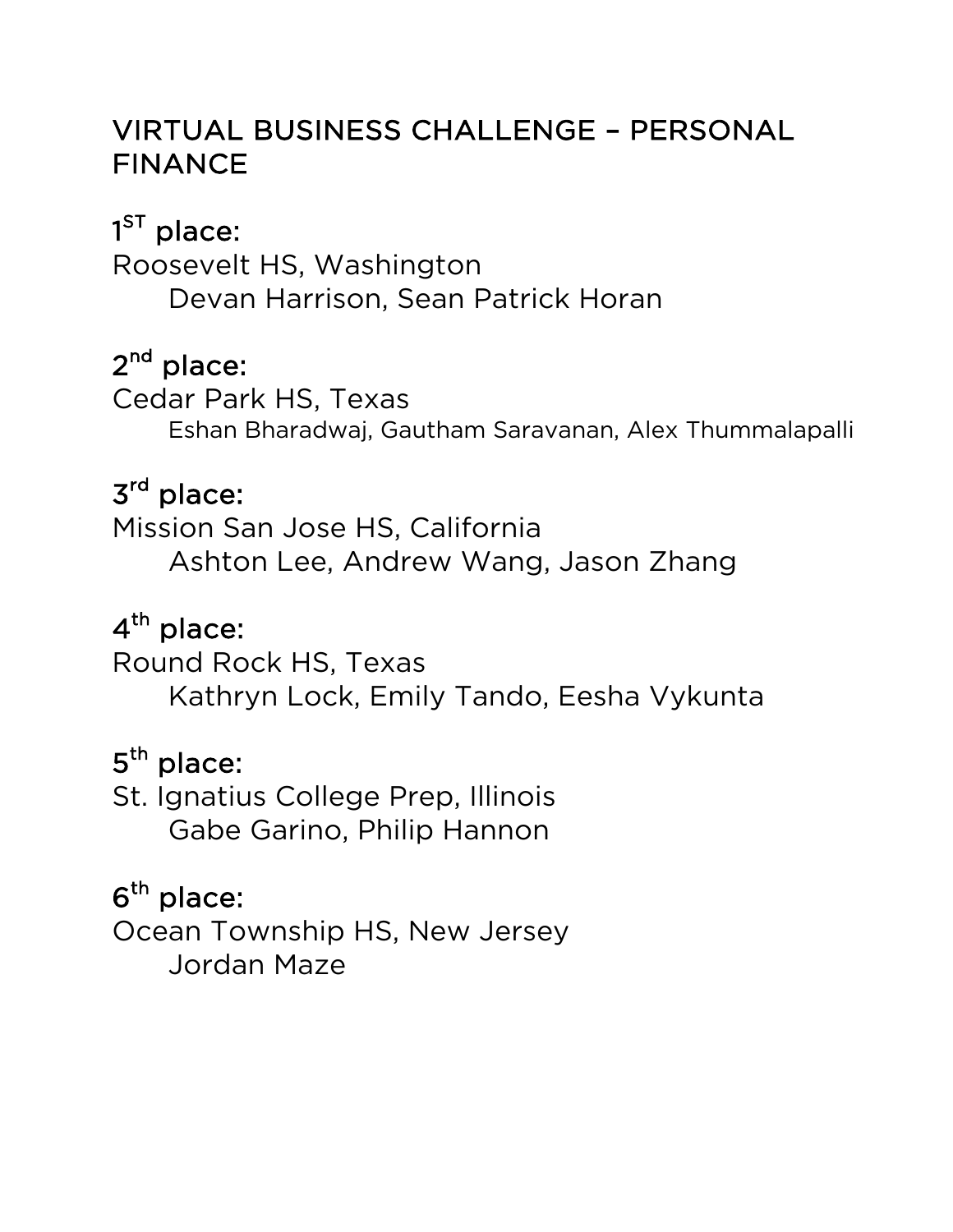#### VIRTUAL BUSINESS CHALLENGE – PERSONAL FINANCE

### 7<sup>th</sup> place:

Springdale Har-Ber HS, Arkansas Davis Elleman, Noah Sieter

### 8<sup>th</sup> place:

Sauk Rapids-Rice HS, Minnesota Jack O'Brien

### 9<sup>th</sup> place:

Round Rock HS, Texas Advay Chandramouli, Oliver Grabner, Ru-Qian Tsai

### 10<sup>th</sup> place:

Greenway HS, Arizona Andrew Saari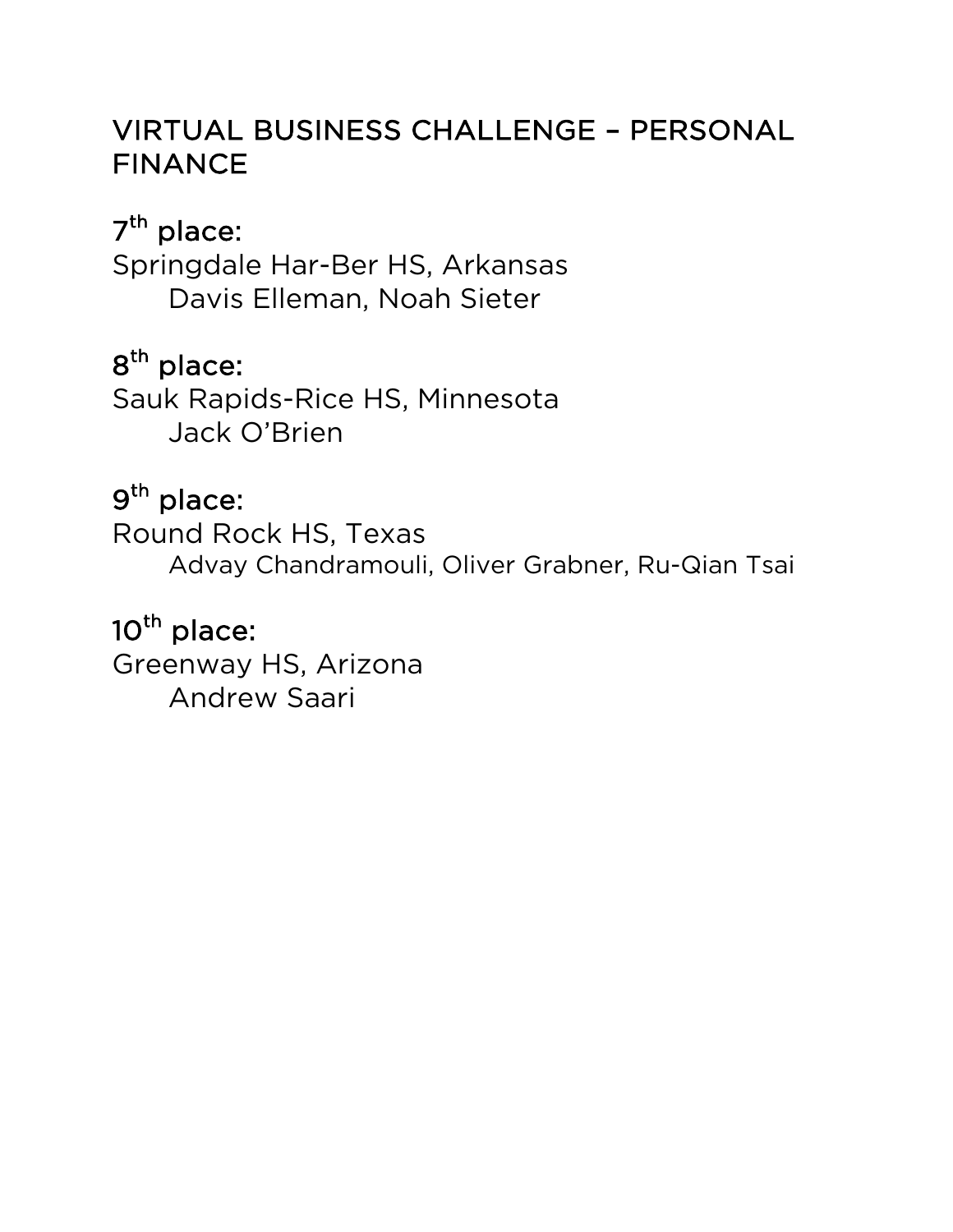#### VIRTUAL BUSINESS CHALLENGE – RESTAURANT

1<sup>st</sup> place: McDowell HS, North Carolina Joseph Moss, Tyler Tran

### 2<sup>nd</sup> place:

West Salem HS, Wisconsin Abi Koch, Calista Robaczewski

### 3rd place:

Faribault HS, Minnesota Joey Steinberg, Trent Ta

### 4<sup>th</sup> place:

Dayton HS, Nevada Gannon Chaney

### 5<sup>th</sup> place:

Carroll HS, Texas Jonathan Jose, Nikhil Reddy, Ketan Tamirisa

#### $6<sup>th</sup>$  place:

Shadow Ridge HS, Arizona Noah Axelson, Kloey Garcia, Lily McDaniel

#### $7<sup>th</sup>$  place:

Vandergrift HS, Texas Jerry Luo, Shane Moe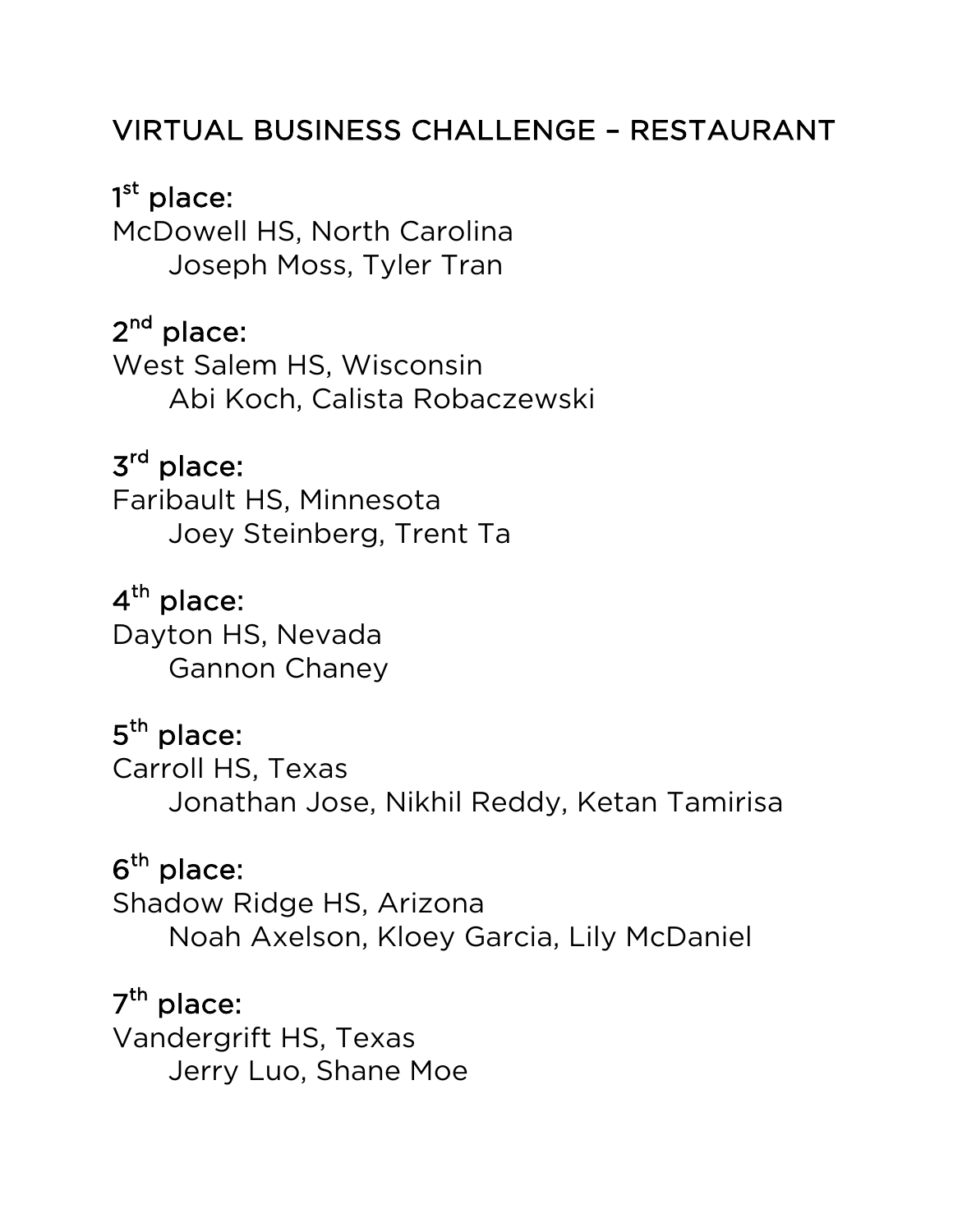#### VIRTUAL BUSINESS CHALLENGE – RESTAURANT

### 8<sup>th</sup> place:

Round Rock HS, Texas Sanjeev Medam, Jaden Verrico

### 9th place:

Hillsboro-Deering HS, New Hampshire Emma Davison, Manuel Velazquez, Emily Wilkens

### 10<sup>th</sup> place:

Lynbrook HS, California Arjun Iyer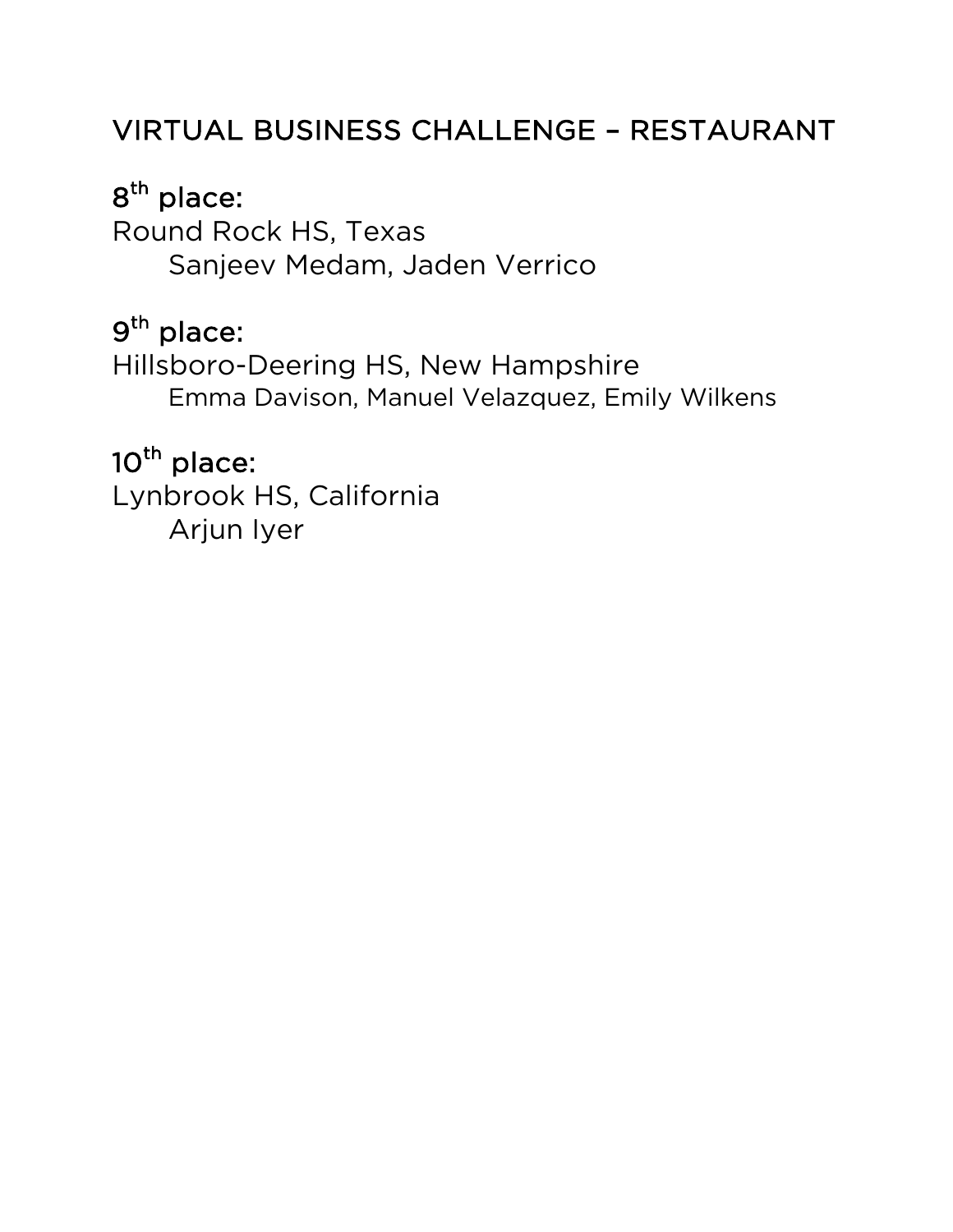#### VIRTUAL BUSINESS CHALLENGE – RETAILING

 $1^{\rm st}$  place: Lake Travis HS, Texas Robert Paine

#### $2<sup>nd</sup>$  place:

Mission San Jose HS, California Adit Mittal, Aum Narkar, Jack Yin

### 3rd place:

Washington HS, California Manan Patel

#### $4<sup>th</sup>$  place:

BASIS Independent Silicon Valley, California Dhruva Paul, Pranav Singh, Sean Tang

#### 5<sup>th</sup> place:

Whitewater HS, Georgia Owen Quick

#### $6<sup>th</sup>$  place:

Clements HS, Texas Radim Sobotka

### $7<sup>th</sup>$  place:

Greenway HS, Arizona Akhil Choda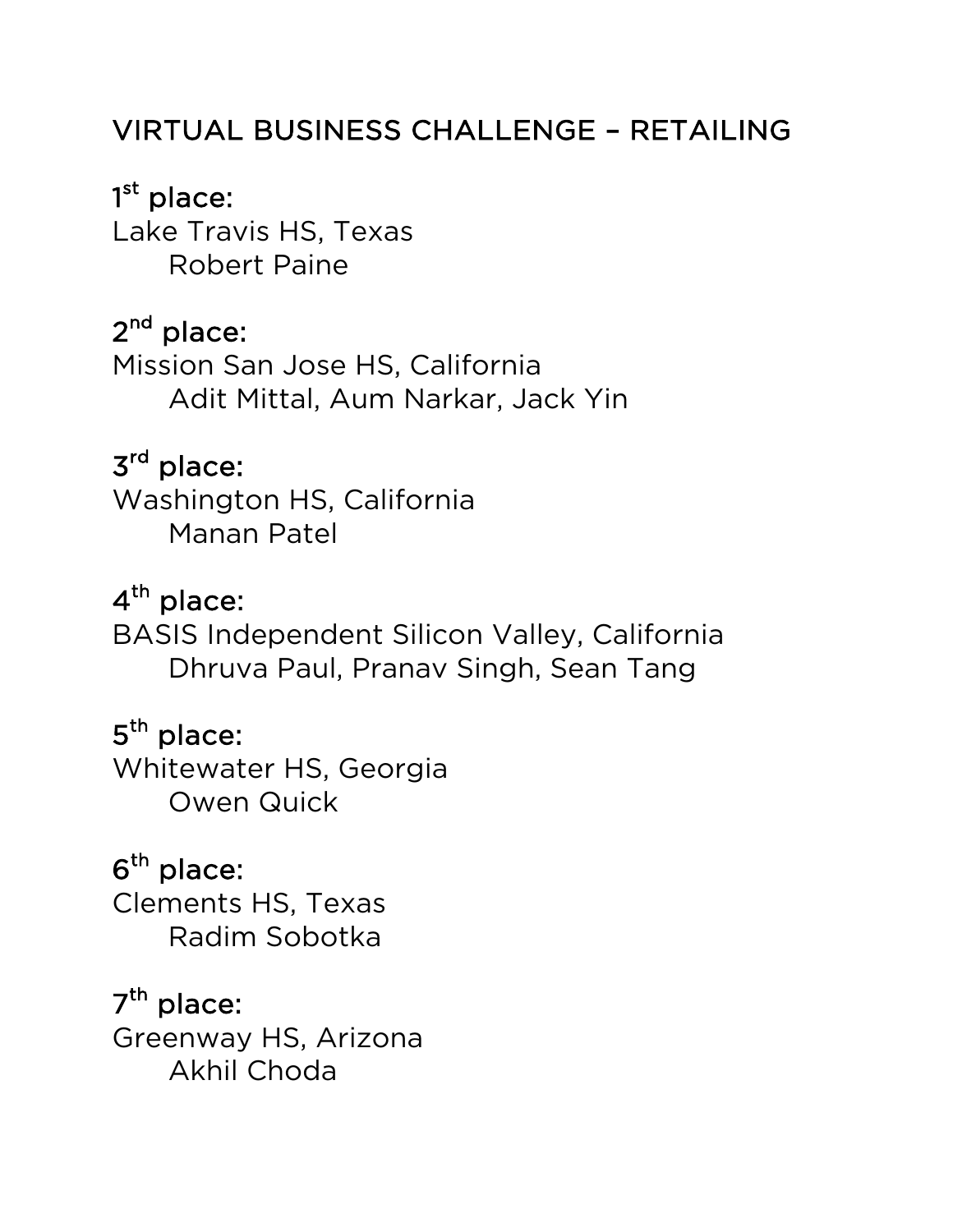### VIRTUAL BUSINESS CHALLENGE – RETAILING

### 8<sup>th</sup> place:

Sauk Rapids-Rice HS, Minnesota Garret Broman, Andrew Markfelder

#### 9<sup>th</sup> place:

Moorefield HS, West Virginia Madison Moyers, Christopher Short

### 10<sup>th</sup> place:

Hillsboro-Deering HS, New Hampshire Jack Harrington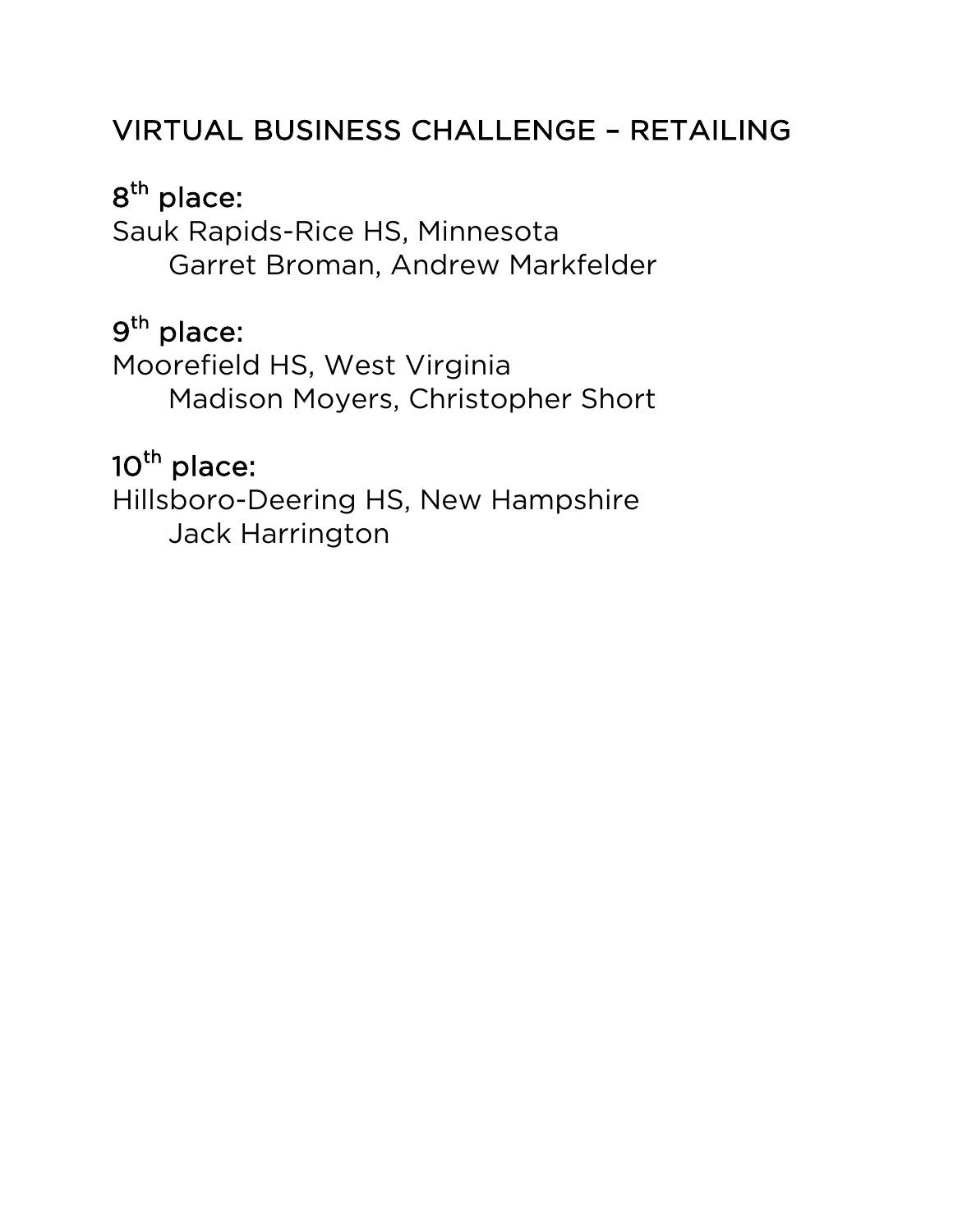#### VIRTUAL BUSINESS CHALLENGE – SPORTS

### 1<sup>st</sup> place:

West Bloomfield HS, Michigan Frank Bachulis, Aaryan Chandna, Alexander Selektor

#### $2<sup>nd</sup>$  place:

Irondequoit HS, New York Ryan Avery, Justin Nitti

#### 3rd place:

Hightstown HS, New Jersey Sara Malinak, Ethan Martin, Anshal Vyas

### $4<sup>th</sup>$  place:

Hillsboro-Deering HS, New Hampshire Mason Ferwerda, Ben Perrin

### 5<sup>th</sup> place:

Round Rock HS, Texas Sasank Aduri, Adarsh Ashok

### $6<sup>th</sup>$  place:

Washington HS, California Mateo Espinoza, Isabella Ip

# 7<sup>th</sup> place: Irondequoit HS, New York

Dylan Piccarreto